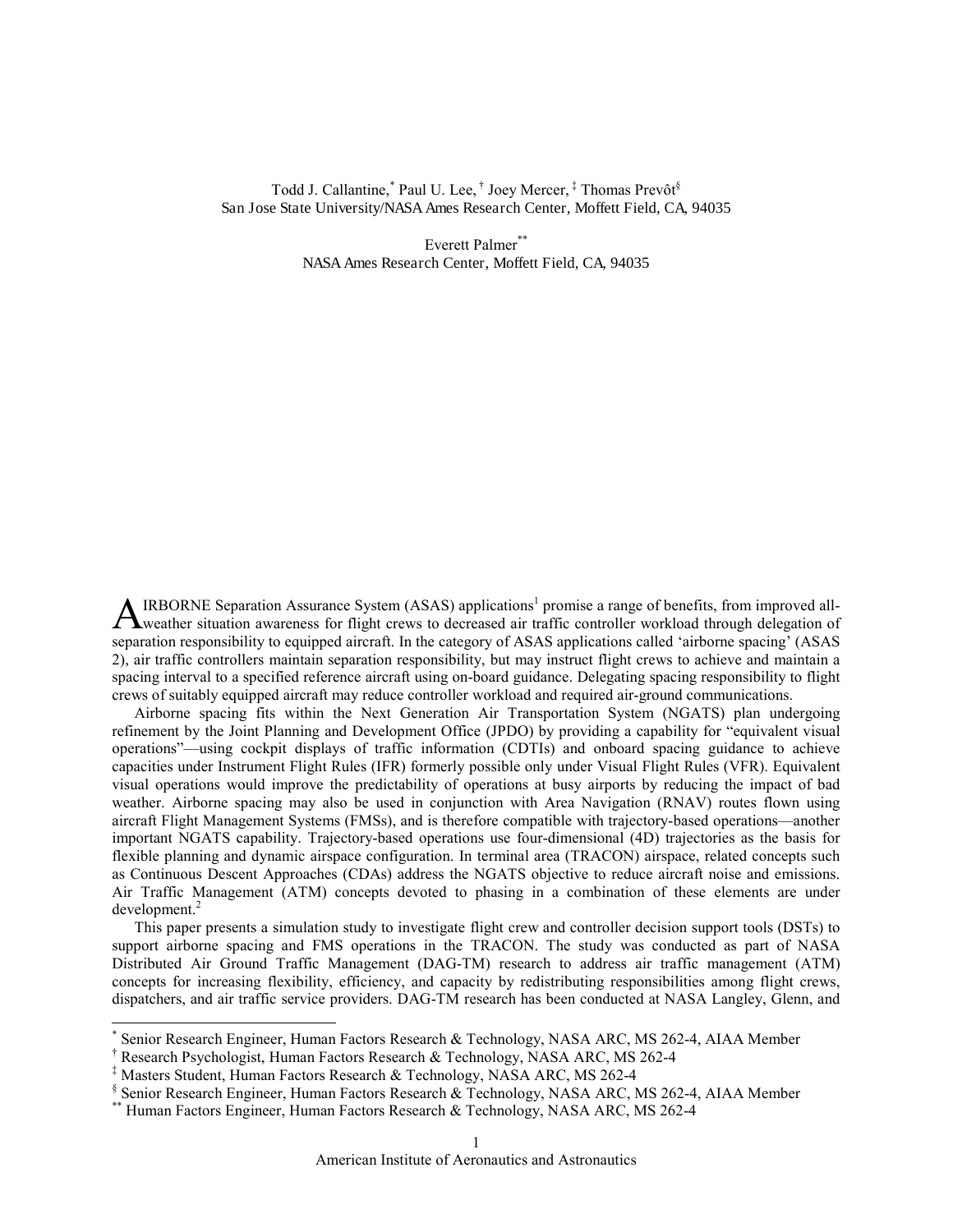Ames Research Centers with funding from the NASA Airspace Systems Program Advanced Air Transportation Technologies (AATT) project<sup>3-5</sup>. The simulation described here was performed in the Airspace Operations Laboratory (AOL) and Flight Deck Display Research Laboratory (FDDRL) at NASA Ames Research Center to investigate DAG-TM Concept Element 11 (CE 11): Terminal Arrival: Self-Spacing for Merging and In-trail Separation, which is focused on time-based airborne spacing and merging in terminal radar approach control (TRACON) airspace.

This paper discusses results of the simulation from a ground-side perspective. (Battiste et al. describe the CDTIbased spacing DSTs available to the flight crews along with the results of this study from an air-side perspective.<sup>6</sup>) The paper first presents related research on terminal-area airborne spacing. It then describes the Ames CE11 simulation in detail. The paper relates results from the present study to results achieved in similar studies conducted by EUROCONTROL researchers.

ATM concepts that incorporate airborne spacing have long interested researchers as a means for decreasing reliance on air traffic controllers to maintain safety. Enabling technologies such as ADS-B (Automatic Dependent Surveillance—Broadcast) have reinvigorated these efforts. For example, recent research at NASA Langley Research Center has sought to extend a previously analyzed<sup>7</sup> and flight tested<sup>8</sup> spacing algorithm<sup>9</sup> for use in merge situations by incorporating ADS-B information.<sup>10</sup>

Simulation studies have also demonstrated the effectiveness of airborne spacing operations from both flight deck and controller perspectives. For example EUROCONTROL studies indicate that delegating spacing tasks to the flight deck can improve spacing accuracy and increase controller availability by enabling them to set up traffic flows earlier<sup>11</sup>. That research provides an important basis for comparison with the current simulation, as emphases were placed on different aspects of the concept.

The EUROCONTROL research reported in Grimaud et al.<sup>11</sup> used a three-phase procedure for implementing spacing clearances, with variations for common versus merging trajectories, and for maintaining versus achieving proper temporal spacing. First, the controller specifies a target aircraft for the flight crew to select via their CDTI using the "Secondary Radar Surveillance" code ("XYZ, select target 1234"). After the flight crew verbally confirms that the target is selected, the controller issues the spacing instruction (e.g., "XYZ, heading 270 then merge WPT 90 seconds behind target"). The pilot first flies heading 270, then turns direct WPT when proper spacing is attained. A verbal communication accompanies the turn to the waypoint ("XYZ, merging WPT"). The flight crew then adjusts their speed to maintain the required spacing. The third phase entails termination of the airborne spacing phase ("XYZ, cancel spacing, speed 180 knots").

Grimaud et al. also identified three problems that could occur if traffic flows are "not organized enough for spacing purposes." Researchers therefore developed airspace design requirements for spacing operations.<sup>11</sup> For example, legs should be added to standard trajectories to enable controllers to expedite or delay aircraft while keeping the aircraft on FMS trajectories. Routes should be structured so that a range of possible arrival paths are available, segregated from departures and overflights. The difference in path length should correspond at least to the size of a 'slot.' In addition, "sequencing legs" should be vertically separated, straight and parallel to afford easy visualization, separated so as not to lose space, and of a length appropriate for avoiding highly diverging merge situations. Taken together, these requirements yielded a very 'clean' airspace configuration for flows arriving across two different fixes.

Grimaud et al. simulated two approach sectors under both conventional and spacing operations.<sup>11</sup> Traffic entered each sectored already sequenced. Aircraft spacing guidance was previously analyzed in detail.<sup>12</sup> In trials with spacing operations all aircraft were equipped to space, and controllers used graphical tools that indicated lead aircraft and sequence. Subjects received two weeks of training followed by a week break, then participated in two weeks of data collection. The results show that with airborne spacing the controllers benefited from increased anticipation and issued fewer clearances while spacing accuracy improved. At high traffic levels, however, controllers were concerned about the monitoring aircraft required under spacing operations.<sup>11</sup> The EUROCONTROL experimental conditions and results are revisited below in the course of describing the Ames CE11 simulation and results.

The goal of the August 2004 simulation in the NASA Ames AOL was to evaluate the operational viability and potential benefits of time-based airborne spacing and merging in the TRACON. In addition to workload reduction, potential benefits include increased throughput, decreased excess separation, and reduced losses of wake vortex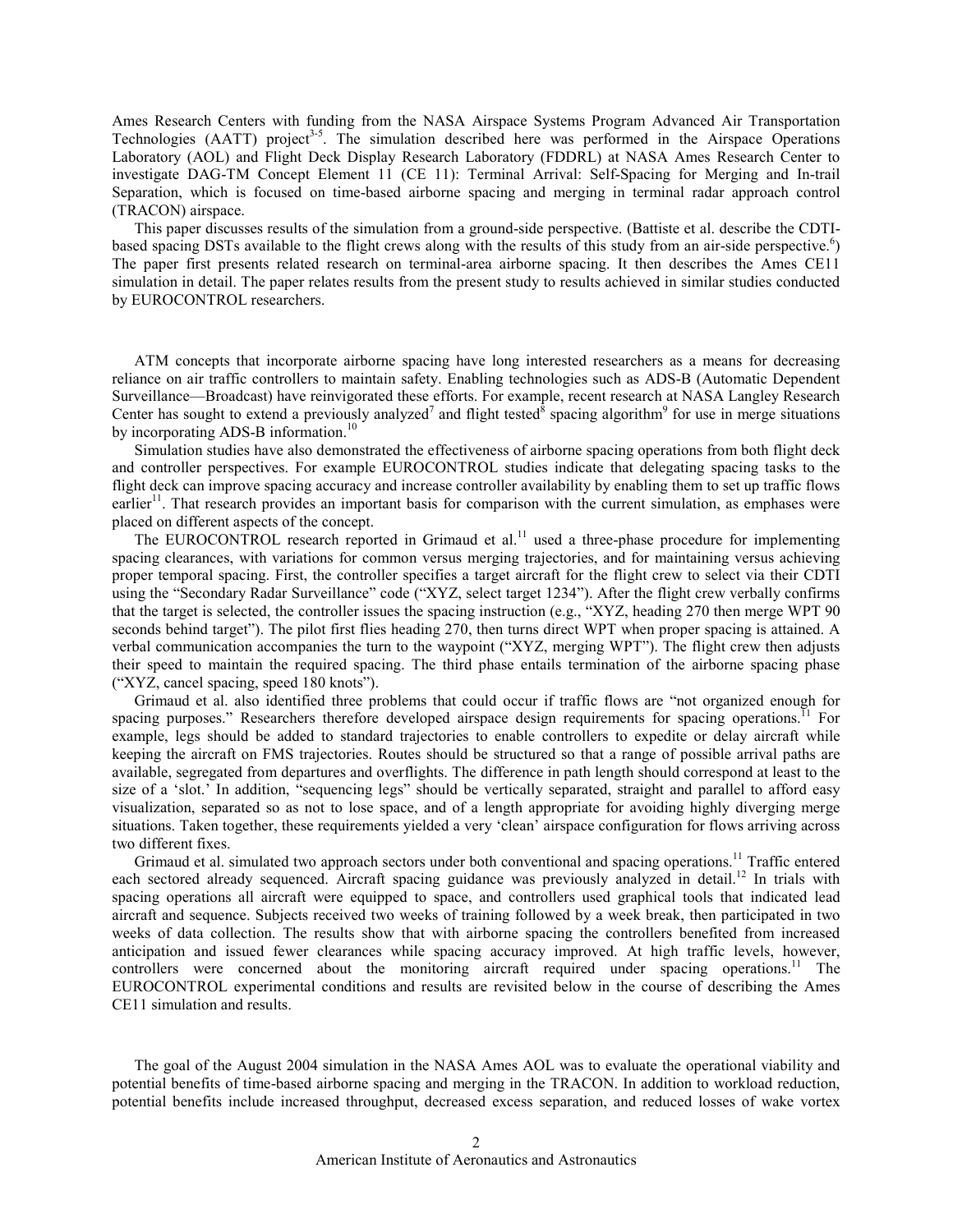separation. The simulation was a large-scale, distributed air and ground simulation that provided a rich operational environment. It utilized the same simulation infrastructure as previous DAG-TM simulations in the AOL.<sup>13</sup> This section describes the elements of the simulation in detail.

Figure 1 depicts the simulation airspace. The western portion of Dallas-Fort Worth (DFW) TRACON was configured for southflow operations to runways 18R (the primary landing runway) and 13R. One controller staffed the 'Feeder West' position, receiving traffic arriving on FMS arrivals across the northwest (BAMBE) and southwest (FEVER) meter fixes from an en route confederate controller ('Center Ghost'). A second controller staffed the 'Final West' position and was responsible for aircraft on approach to both 18R and 13R. The Final West controller handed aircraft off to a confederate tower controller ('Tower Ghost').

Four professional TRACON controllers with between 15 and 20 years experience participated in the study. Two controllers were very familiar with DAG-TM concepts and simulations conducted in the NASA Ames AOL, while other two were novices. Nine commercial pilots participated in the study. All pilot participants had previously taken part in DAG-TM simulation research. Two retired controllers staffed the Ghost controller positions, and six general aviation pilots served as pseudo-aircraft pilots.

All aircraft arrived in the DFW TRACON on FMS arrivals. Feeder West cleared aircraft to continue their descent on an FMS approach transition. Aircraft arriving across BAMBE flew either the HIKAY FMS transition to 18R or the HIKAY FMS transition to 13R, depending on their assigned runway (Figure 2). FEVER aircraft flew the DELMO FMS transition to 18R. The routes merge at the initial base-leg waypoint GIBBI, where northwest and southwest flows had different altitude restrictions to ensure separation. Other altitude restrictions along the routes ensure separation from departure traffic. The routes otherwise follow currentday traffic flow patterns.

Although the routes were not specially designed to support merging and spacing, they nonetheless meet some of airspace



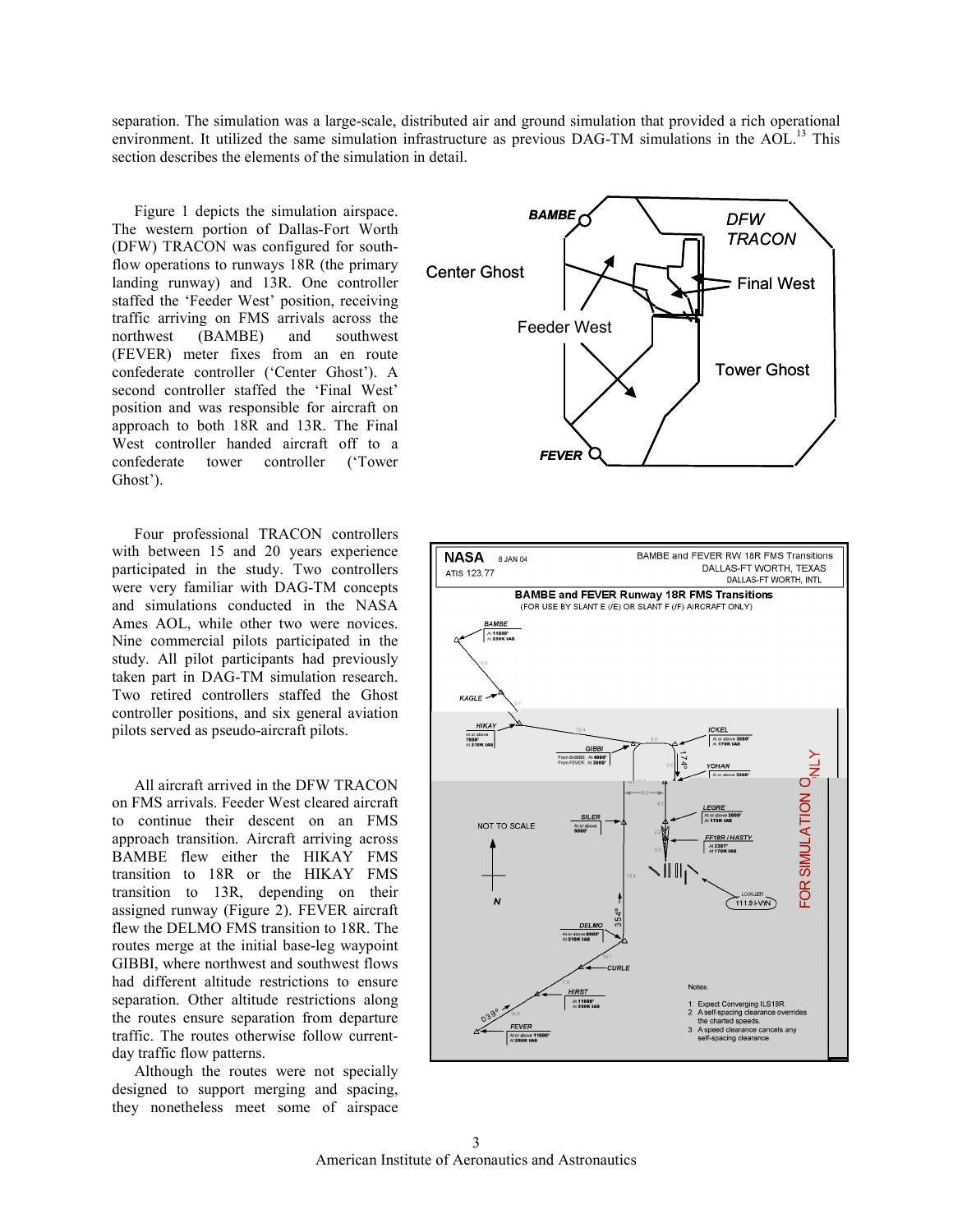design requirements set forth in the EUROCONTROL airborne spacing research. For example, the merge point GIBBI, as well as the waypoints SILER and ICKEL afford controllers opportunities to issue direct-to clearances to absorb delay. A range of possible routes is created depending upon the timing of the direct-to clearance.

Controllers used the Multi Aircraft Control System (MACS) STARS display emulation (Figure 3).<sup>13</sup> The STARS display was hosted on realistic 2048x2048 large-format displays in the AOL. Controllers could configure the basic STARS display according to their individual preferences (e.g. brightness, map range, range ring center, etc.). The STARS emulation enabled controllers to display aircraft FMS routes in all simulation trials. Indicated airspeed was also displayed just beneath the aircraft target symbol. These enhancements were available as a consequence of having fully FMS- and ADS-B-equipped traffic.

Other DSTs were dedicated to supporting airborne spacing operations. First, an arrival schedule is presented on a timeline display (Figure 3). Given a reference point at the runway threshold and a matrix of temporal spacing intervals (based on weight class), the scheduler computes estimated times of arrival (ETAs) for all aircraft at the runway threshold based on each aircraft's charted route through the forecast wind field. The scheduler also computes a landing sequence and scheduled times of arrival (STAs). The schedule does not include any 'extra' spacing buffers. The timeline displays ETAs on the left side and STAs on the right, enabling controllers to estimate the predicted spacing between aircraft at the runway threshold. The timeline tool also enables controllers to perform slot reassignments and swaps.

Spacing advisory DSTs use the schedule and routings to advise a lead aircraft and spacing interval. The advised spacing interval is that is specified for the weight classes of the lead and trail aircraft. When an aircraft is spaced within 30 seconds of the advised interval, its datablock automatically expands to display a spacing advisory in the third line. For DAL614 in Figure 3, the advised lead aircraft is NWA882, the advised spacing interval is 80 seconds, and the actual current spacing is 102 seconds. The controller has the option to change the advised lead aircraft and/or the advised spacing interval using the shortcut panel shown in Figure 3. The shortcut panel also enables controllers to perform other tasks, such as handoffs and determining the distance between aircraft.

A spacing equipage indicator is included next to an aircraft's callsign. A green '/S' tells the controller that an aircraft is equipped for airborne spacing. If the controller issues a spacing clearance to an aircraft, they can make an entry using the shortcut panel that highlights the spacing equipage indicator in white as a reminder that the aircraft should now be complying with a spacing clearance (Figure 3).

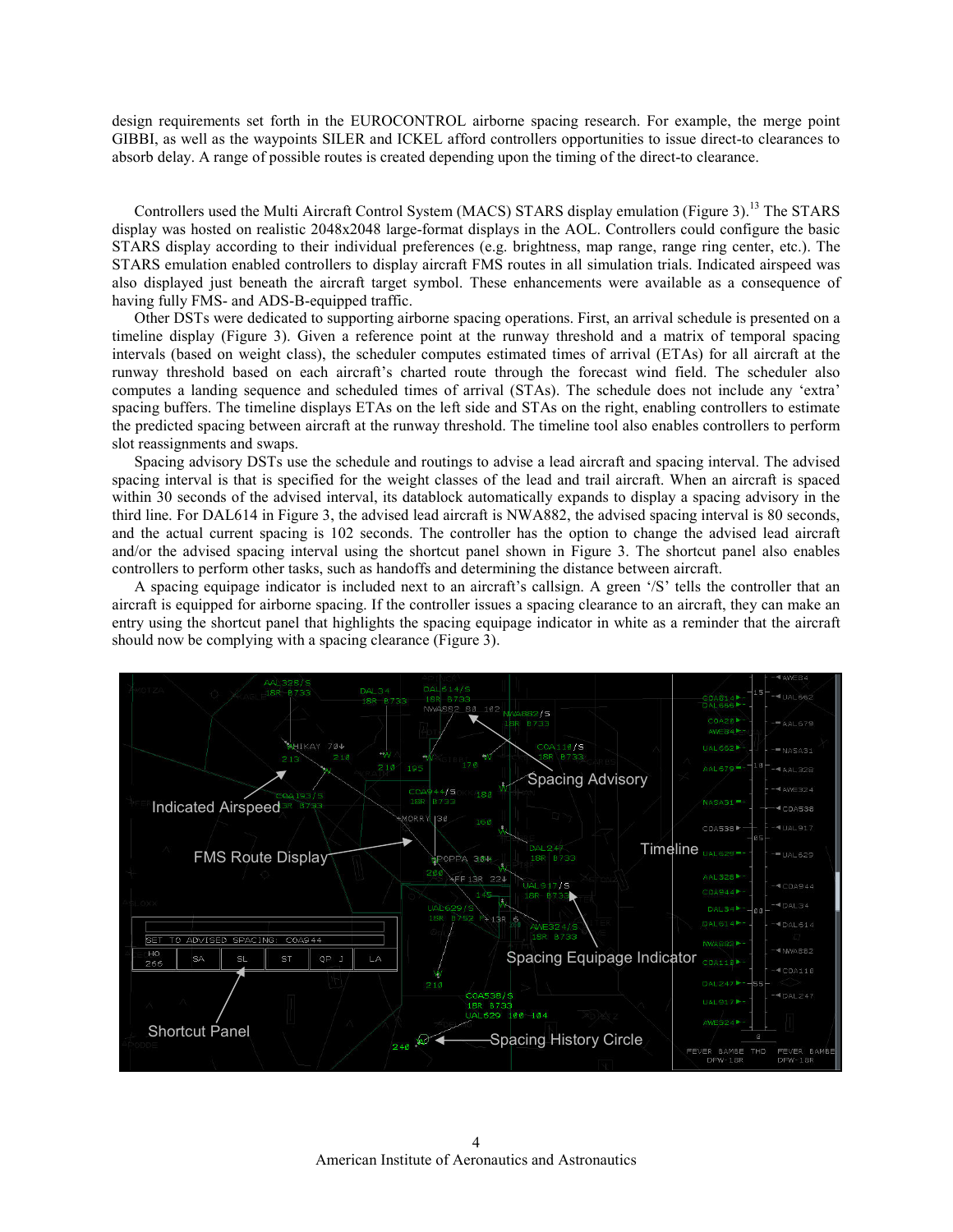When a controller dwells on an aircraft that has received a spacing clearance, or has a spacing advisory available, a 'history circle' appears. The center of the circle indicates where the lead aircraft was x seconds ago, where x is the advised spacing interval. History circles have a radius of ten seconds. An aircraft directly following its lead aircraft at the correct spacing interval appears centered in the history circle. In Figure 3, COA538 appears slightly behind the circle that shows where UAL629 was 100 seconds ago. This graphical information complements information displayed in the spacing advisory.

EUROCONTROL research likewise included spacing DSTs for controllers that consisted of circles around spacing aircraft and links between them, together with range rings centered on merge points.<sup>11</sup> In the present simulation, controllers were free to select the location of range rings and, indeed, often centered them at the merge point GIBBI. The EUROCONTROL research did not investigate the role of scheduling automation in spacing operations and the DSTs did not include equipage cues, since all aircraft were equipped for spacing.

The Ames CE 11 traffic scenarios represent traffic consistent with DFW traffic mixes. Arriving traffic flows were comprised of mostly 'large' and some 'B757'-class aircraft. In the study, the spacing matrix was configured such that aircraft should be spaced 80 seconds behind large aircraft and 100 seconds behind B757s. These values were selected to ensure 3 and 4 nm at the final approach fix, respectively, even if aircraft are spaced slightly closer (i.e. five seconds or less) than the assigned temporal interval. Twenty-one aircraft split between two flows across the BAMBE and FEVER meter fixes were assigned to runway 18R. Additional BAMBE arrivals assigned to runway 13R arrived in slots that became available to FEVER 18R aircraft when the 13R aircraft diverged from the primary BAMBE 18R flow (around waypoint HIKAY). Thus, an open slot in a flow from one direction would typically be filled by an aircraft coming from the other direction. The traffic level to runway 18R could therefore be characterized as 'high,' similar to the traffic levels investigated by Grimaud et al.<sup>11</sup> Traffic to runway13R, on the other hand, was very light.

The traffic scenarios were partitioned into 'coordinated' and 'uncoordinated' flows. The first twelve aircraft arrived at the meter fixes within fifteen seconds of their meter fix STAs, as if they had been delivered using en route DAG-TM concepts. The meter fix STAs for these aircraft reflected the runway 18R arrival sequence. The next nine aircraft represented the uncoordinated flow intended to test the CE 11 concept in a situation where the merging traffic sequences were not well synchronized. These aircraft instead arrived as if a miles-in-trail criterion had been applied. In conditions when air-side DSTs were available, seventy-five percent of all piloted simulators and pseudoaircraft assigned to runway 18R were equipped for airborne spacing. Partitioning traffic flows in all scenarios to include coordinated and uncoordinated portions and including aircraft unequipped for spacing are two key differences with the research reported in Grimaud et al.<sup>11</sup>

One DST-enabled strategy that emerged as attractive during the CE 11 simulation development process involved first using the timeline display to assess how closely aircraft would meet their assigned STA at the runway. Speed clearances could be used in conjunction with the charted FMS routes to adjust aircraft toward their assigned STAs. For example, controllers could issue a slower speed—or a speed prior to the nominal FMS slowdown region—to aircraft that need to absorb delay. Aircraft behind schedule could be held fast or sent direct to a downpath waypoint (in some situations, given FMS functionality and route geometry, this would also effectively cancel a deceleration). Merging badly coordinated flows might require heading vectors, but in general, aircraft could remain on the lateral FMS routes. Once aircraft were reasonably close to (perhaps within ten seconds of) their STA, controllers could use spacing clearances to effect a merge ("American 123, merge behind and follow United 345 80 seconds in trail"), or 'lock in' the required temporal spacing behind a lead aircraft ("United 123, follow American 345 80 seconds in trail").

In a typical scenario Feeder West would issue the descent transition clearance ("American 123, continue your descent on the HIKAY 18R FMS transition") upon accepting aircraft from Center Ghost. Feeder West would then issue an 'adjustment' clearance—either a speed or a shortcut to a downpath waypoint. For aircraft already well spaced in-trail behind their eventual leads, Feeder West would simply issue the 'follow' spacing clearance. Aircraft requiring significant adjustment might be handed to Final West, who would then issue the merging or spacing clearance and clear the aircraft for the approach. Final West would monitor and ensure proper spacing for the handoff to Tower Ghost. If a spacing clearance was not working out as planned, controllers would cancel it by issuing a speed clearance. Controller DSTs would support the process throughout by facilitating spacing assessment, helping select adjustment clearances, and aiding in conformance monitoring of spacing aircraft. Unequipped aircraft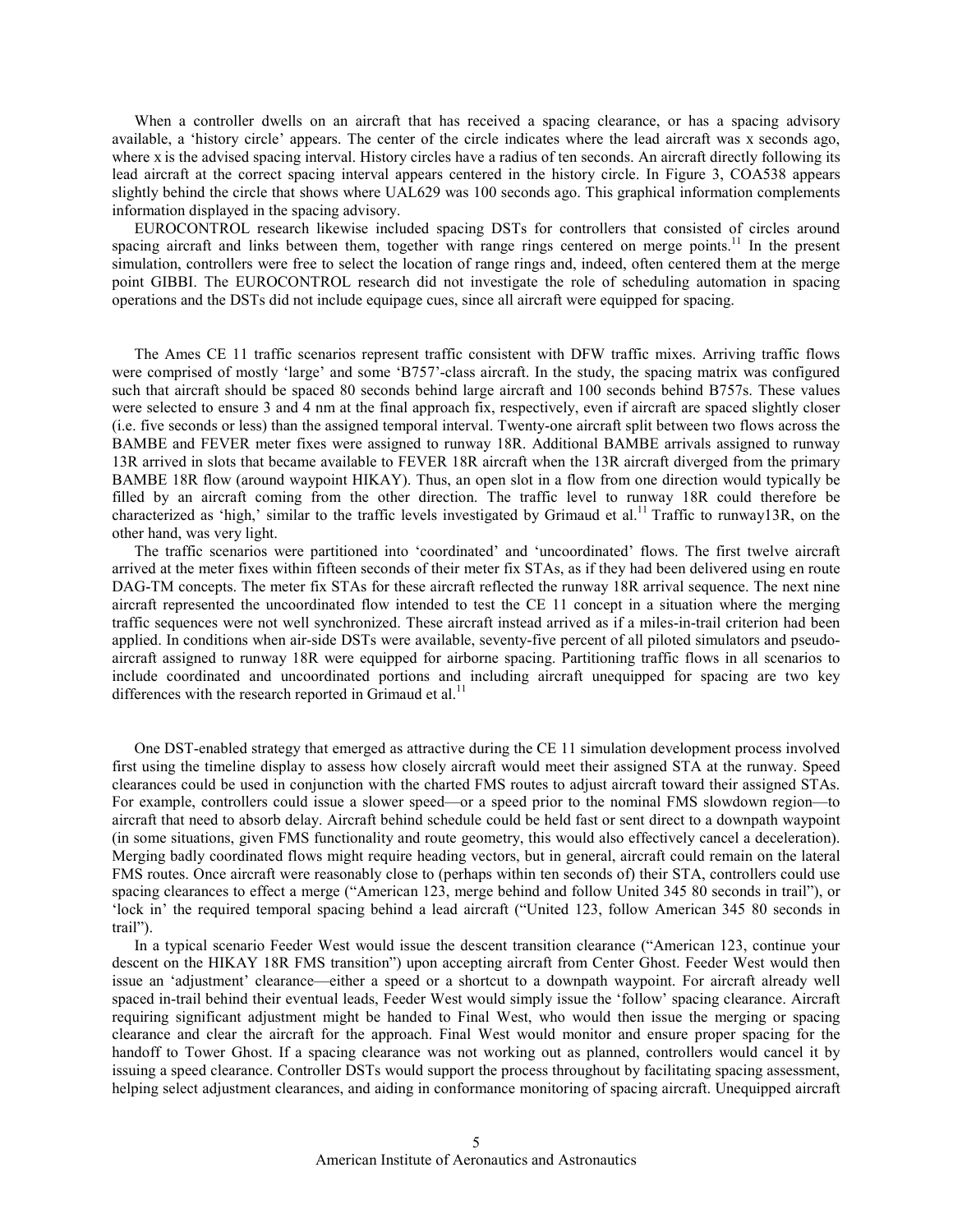in the flow would be handled primarily through the use of speed clearances—first to establish spacing, then to match lead aircraft speeds.

Aside from the presence of unequipped aircraft in the traffic flows, these operations differ from those used in the EUROCONTROL research<sup>11</sup> in four ways. First, the spacing clearances explicitly include the callsign of the lead aircraft, rather than some other unique identifier. Second, a single spacing instruction and pilot readback is sufficient; flight crews did not first confirm selection of the lead aircraft. Third, the clearances neither specified the merge point nor a heading vector to fly prior to engaging spacing; controllers were responsible for issuing appropriate heading or direct-to clearances before issuing spacing clearances. Finally, controllers only cancelled spacing if it was not working out; the approach clearance was otherwise assumed to cancel the spacing clearance.

Table 1 summarizes each of the four conditions of a 2x2 repeated-measures experimental design intended to test the value of air and ground-side DSTs to support airborne spacing. 75% spacing equipage was selected to afford controllers ample opportunities to issue spacing clearances and use DSTs when they were available. On the other hand, it ensured that enough aircraft were unequipped for spacing that controllers needed to check that aircraft were equipped, and devise ways to manage unequipped aircraft. In all conditions, controllers were free to issue any FMS trajectory modifications or tactical clearances they deemed necessary via voice communication.

|                  |               | No.                                                                                                                                                                                     | Yes                                                                                                                                                                                                                                                                                                                       |
|------------------|---------------|-----------------------------------------------------------------------------------------------------------------------------------------------------------------------------------------|---------------------------------------------------------------------------------------------------------------------------------------------------------------------------------------------------------------------------------------------------------------------------------------------------------------------------|
| DST <sub>s</sub> | $\frac{1}{2}$ | "No Tools"<br>No aircraft were equipped for airborne<br>spacing<br>Controllers could issue FMS trajectory<br>modifications or tactical clearances                                       | "Air Tools"<br>• 75% of aircraft assigned to primary<br>landing runway equipped for airborne<br>spacing (both CDTI-equipped piloted<br>simulators and pseudo-aircraft)<br>Controllers could issue spacing<br>commands, FMS trajectory<br>modifications, or tactical clearances                                            |
| Controller       | ဖာ<br>قح      | "Ground Tools"<br>No aircraft were equipped for airborne<br>spacing<br>Controllers had DSTs available<br>Controllers could issue FMS trajectory<br>modifications or tactical clearances | "Air & Ground Tools"<br>• 75% of aircraft assigned to primary<br>landing runway equipped for airborne<br>spacing (both CDTI-equipped piloted<br>simulators and pseudo-aircraft)<br>Controllers had DSTs available<br>Controllers could issue spacing<br>commands, FMS trajectory<br>modifications, or tactical clearances |

## Flight Deck DSTs

The study was conducted during a two-week period that consisted of two travel days and two training days, followed by six days of data collection. The two days of training covered the DST functionalities, exploration of controller strategies, and general familiarization of the airspace and traffic scenarios. During data collection, however, the only firm rule constraining controller behavior was that the first aircraft in the flow could not be 'short cut'—an attractive option given the FMS route geometry, but one that would invalidate some of the performance metrics across conditions. Training was therefore in marked contrast to the detailed two-week controller training regimen used by Grimaud et al.11

To obtain data for sixteen trials in each treatment combination, two parallel simulations were conducted simultaneously under the same conditions. The four controllers rotated in forming two-person teams. A given team stayed together during the course of a day. Pairs of trials in the four conditions were conducted in randomized order each day, with each team member serving as Feeder West and Final West in the test condition before moving to the next condition. Individual trials lasted thirty-five minutes with a short break between trials and a longer break between conditions. A trial ended after thirty-five minutes regardless of whether all the aircraft had been handed off to Ghost Tower.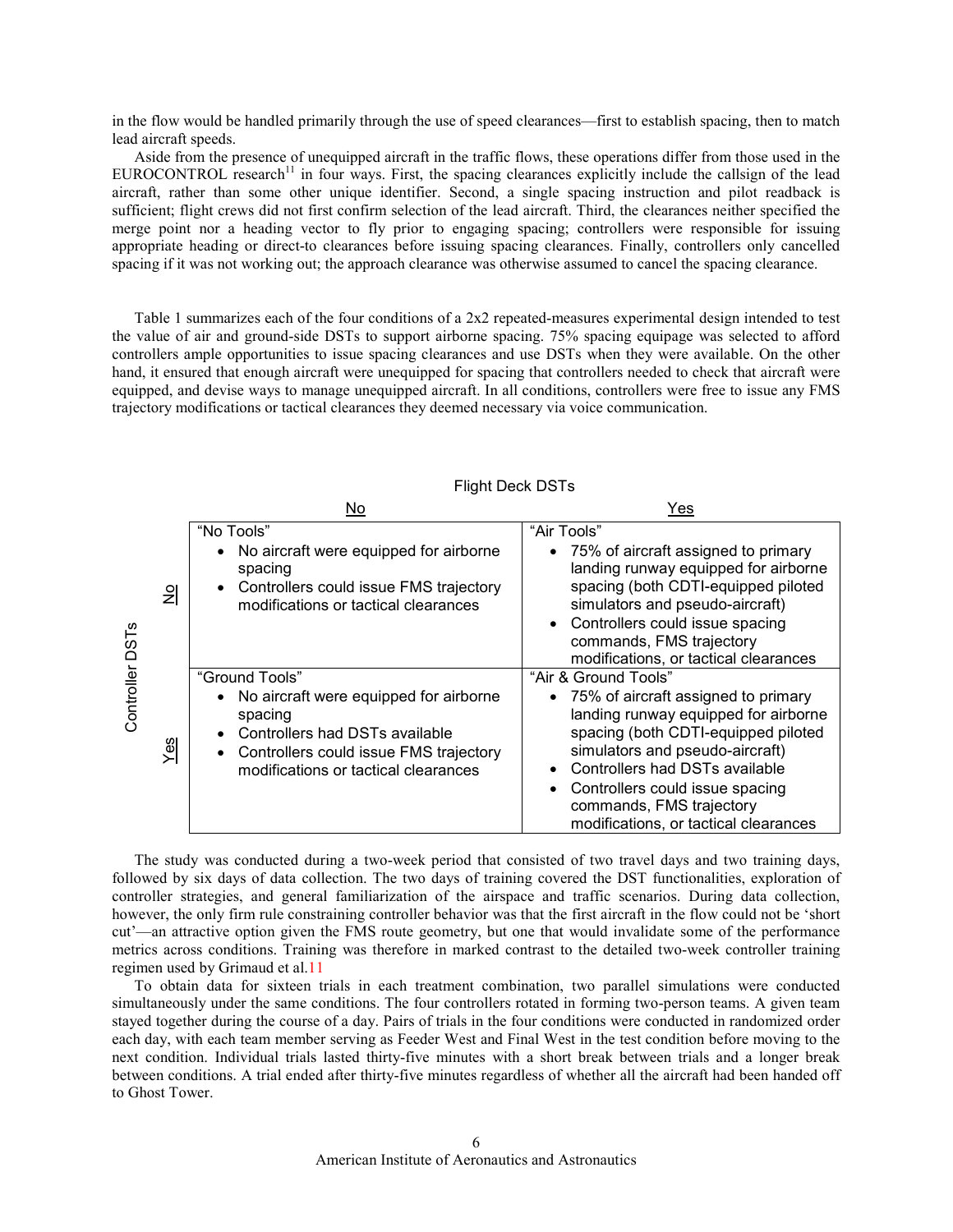System performance data were collected from each controller, pilot, and pseudo-pilot MACS station, as well as from dedicated data collection stations and networking hubs. Task data, such as pilot and controller interface actions, were also collected via MACS. Voice communications were recorded and overall traffic patterns were captured as movies. Workload Assessment Keypads (WAKs) probed controller workload at five-minute intervals during simulation trials. Workload questionnaires followed each trial, and participants completed usability/acceptability questionnaires and debrief sessions at the conclusion of the study.

This section presents the results of the Ames CE 11 study from an ATM perspective. The results address spacing accuracy, efficiency, and clearances, as well subjective controller workload, safety, and acceptability measures. Some results concerning flow coordination and its effect on clearance selection and location are also presented.

Figure 4 depicts a histogram of time spacing errors measured at the final approach fix for runway 18R (denoted FF18R). The results show that accuracy improves when aircraft are capable of airborne spacing in conditions when flight deck DSTs are available. The addition of controller DSTs in the Air & Ground Tools condition does not improve spacing accuracy beyond that obtained in the Air Tools condition. Ground Tools did, however, help controllers err on the conservative side relative to No Tools, suggesting an improved awareness of the required spacing that may help minimize go-arounds.

Grimaud et al. report slightly better results, with seventy-five percent of aircraft in the 'center' histogram bin under airborne spacing.11 If the results in Figure 4 reflect a performance decrement due to the twenty-five percent unequipped aircraft in the present study, then the performance decrement due to the presence of unequipped aircraft may be characterized as small. However, further research is needed to confirm this.



Reference Point: FF18R

Throughput measured at FF18R is not significantly different across conditions ( $p = .10$ ), despite better spacing accuracy in the Air Tools conditions. The main reason was the efficient delivery of aircraft in the No Tools condition, which left little room for improvement with the addition of air and ground tools. In future studies, traffic scenarios that result in inefficient delivery of aircraft (e.g. bad weather) should be examined to maximize potential benefits of airborne spacing DSTs and procedures. In addition, throughput measurements do not consider potential go-around situations. Such situations arose most often in the No Tools condition. Also, temporal spacing criteria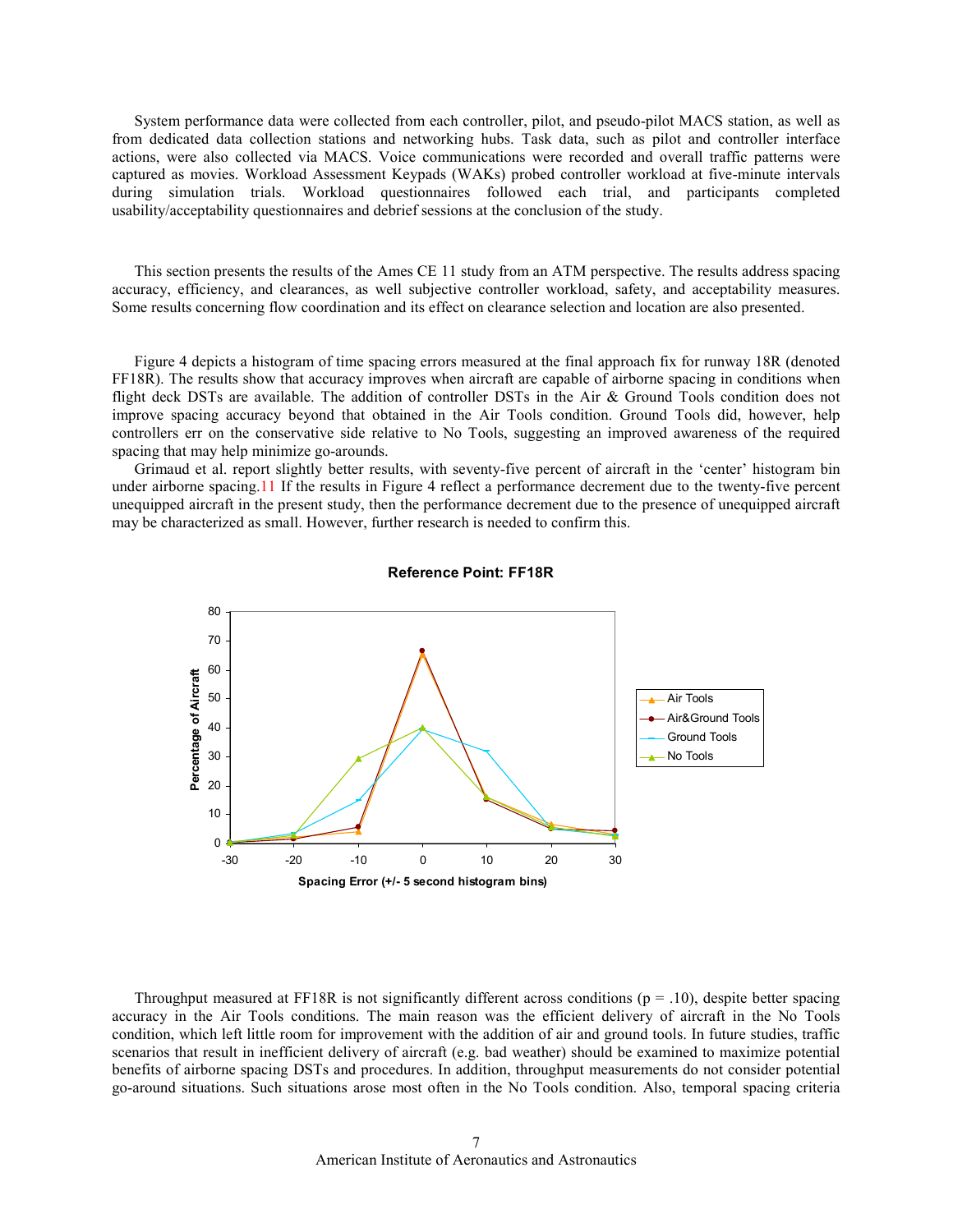corresponded conservatively to current day wake vortex spacing requirements. The study did not examine airborne spacing using reduced or dynamic spacing matrices.

As in previous DAG-TM simulations (e.g. [1]), flight time and distance are used as surrogate metrics for fuel efficiency. Average flight time and flight distance were measured from each metering fix to FF18. No significant differences in either flight time or flight distance between conditions were found for aircraft arriving from a given metering fix. This consistency is likely due in large part to the use of the same FMS procedures in all conditions; aircraft flew coupled to the FMS an average of approximately 90 percent of the time in all conditions. Grimaud et al., on the other hand, report reductions in both flight time  $(10\%)$  and distance  $(5\%)$  in airborne spacing conditions perhaps because FMS routes figured less prominently in trials with conventional operations.11

Flight distance from BAMBE was significantly longer ( $p < .05$ ) in the Ground Tools condition when measured at point when Final West transferred control to Tower Ghost. Flight time from both BAMBE and FEVER was also significantly longer in the Ground Tools condition ( $p < .05$ ). These results may indicate that with DSTs available and no aircraft equipped for airborne spacing, Final West maintained control of aircraft longer in order to monitor and ensure proper spacing before transferring control to Tower Ghost.

Airborne spacing and merging clearances issued by voice used the voice callsign of the target and the voice callsign of the lead aircraft (e.g. "United 123, merge behind and follow American 345 80 seconds in trail," or "American 123, follow United 345 80 seconds in trail"). An important result of this study was that, out of 323 airborne spacing or merging clearances, neither controllers nor pilots misidentified a target or lead aircraft. This indicates that another way of identifying the lead aircraft in a voice clearance is not necessary.

Clearance data also provide insights about the impact of spacing clearances. The data presented here are preliminary in that they are inferred from MACS pilot logs, not directly transcribed from communication recordings. blawever, nadsftong correlation exists between MACS p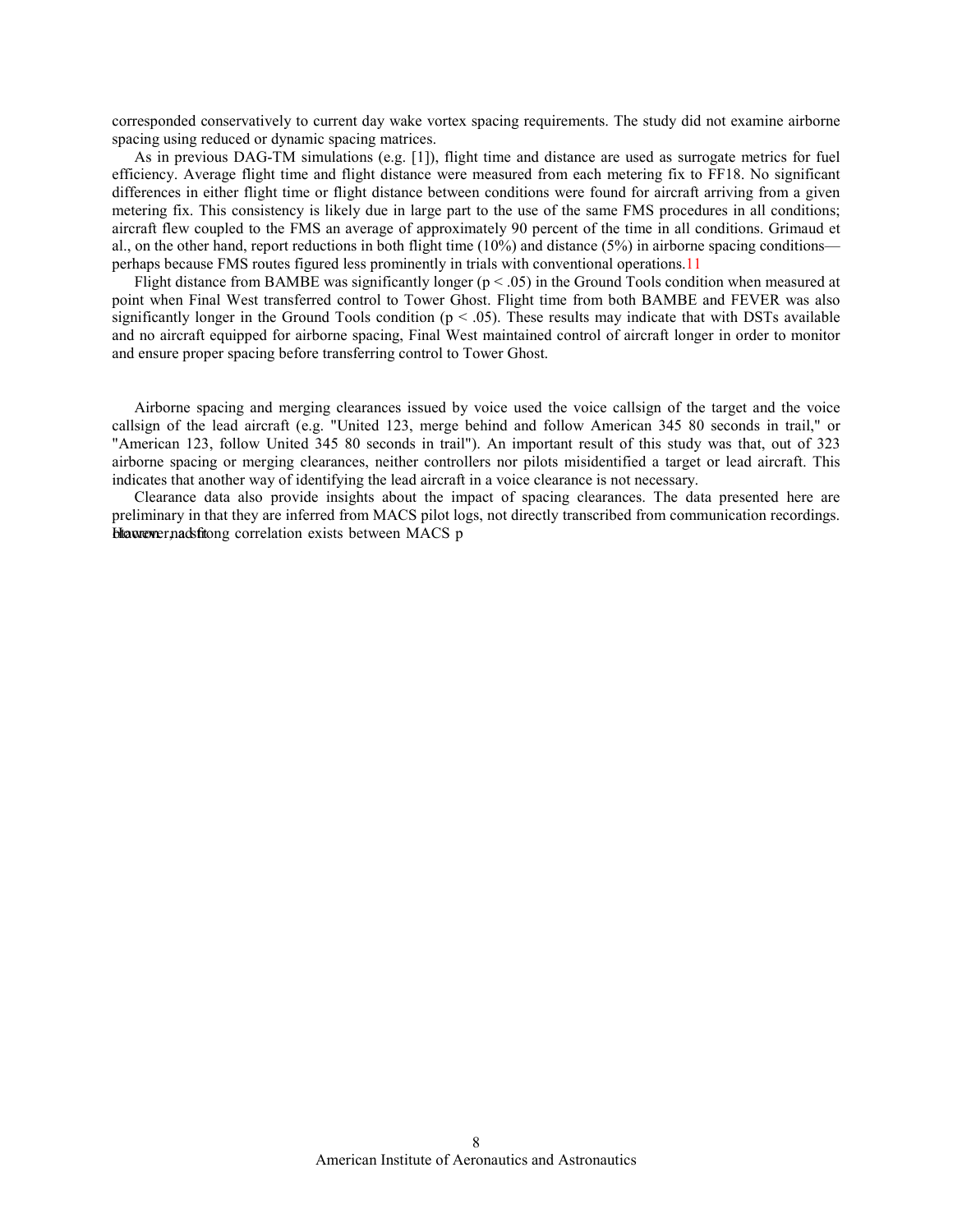Spacing accuracy and clearances are both affected by how well the merging flows to 18R are initially coordinated. Accuracy measures for the coordinated flows measured at FF18R strongly resemble the overall measures shown in Figure 4; uncoordinated-flow aircraft are under-represented in Figure 4 because all trials stopped

after thirty-five minutes when many of the had not yet reached FF18R. Figure 6 depicts spacing accuracy histograms for the coordinated flows in each condition instead measured at 'transfer to tower,' when Final West transferred control of the aircraft to Tower Ghost. The coordinated flows exhibit greatest accuracy for the Air & Ground Tools conditions, followed by Air Tools, then Ground Tools. Figure 7 shows accuracy measures for aircraft in uncoordinated flows. These results suggest that with airborne spacing, controllers can achieve better spacing accuracy even when merging flows are not well coordinated. Ground tools produced more conservative spacing, whereas No Tools showed broad variation in spacing accuracy.

Flow coordination also affected the clearances controllers issued. Figures 8 and 9 separate the clearances issued to aircraft in coordinated and uncoordinated flows, respectively. The results are again expressed as proportions. The data show that both Feeder West and Final West issued a greater proportion of clearances to aircraft in uncoordinated flows. For the coordinated flows, spacing clearances comprised a greater proportion of the clearances issued, and both controllers used smaller proportions of heading vectors and temporary altitudes, which translates into fewer

Reference Point: Transfer to Tower



Reference Point: Transfer to Tower



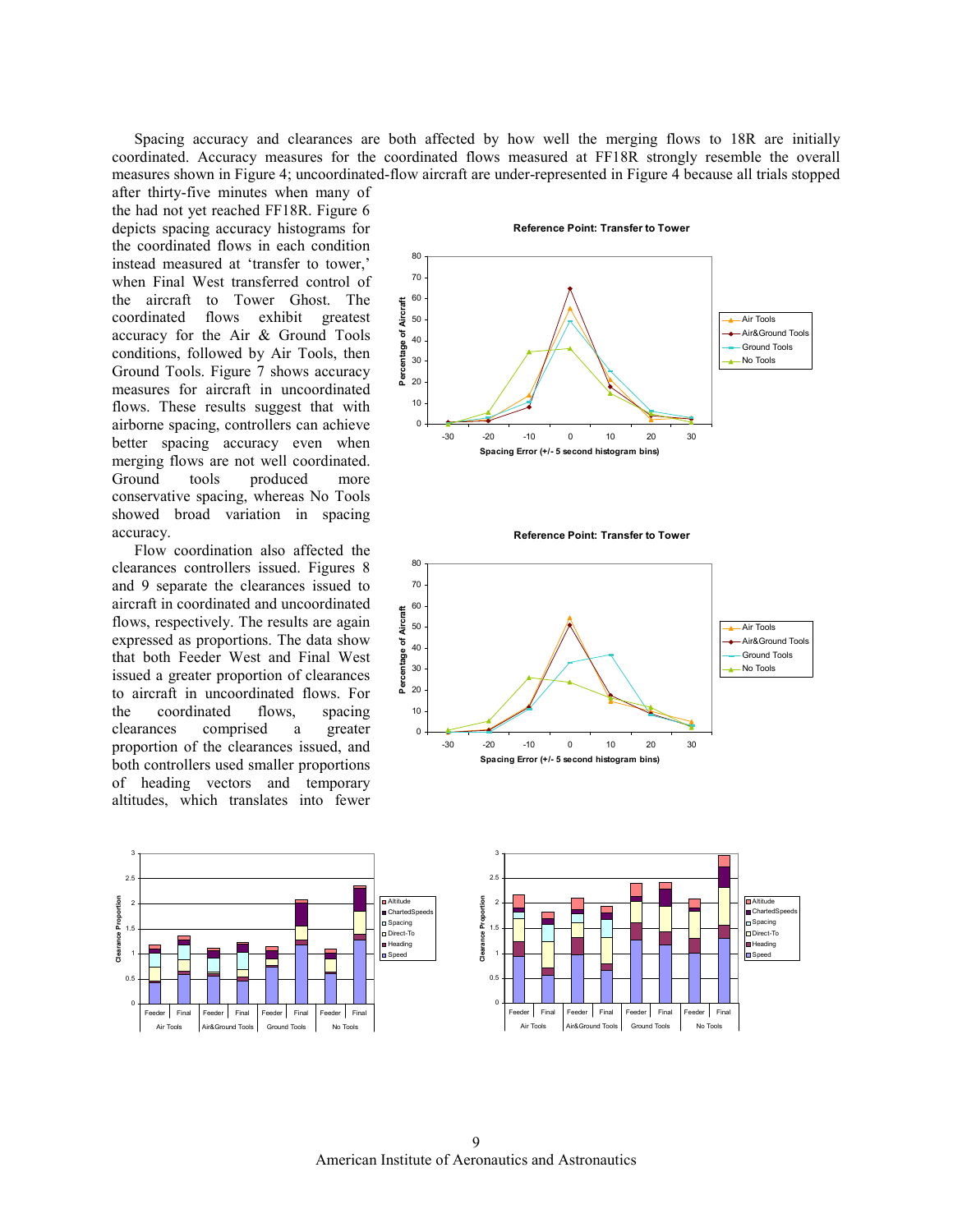disruptions to FMS operations. The relative proportions of clearances issued by Feeder West and Final West in the Ground Tools and No Tools conditions are much closer for the uncoordinated flows.

These results show reductions in heading vectors under spacing conditions similar to the results of Grimaud et al.<sup>11</sup> Another key finding of Grimaud et al. was that, with airborne spacing, it appeared that controllers could integrate the merging flows earlier and rely less on late vectoring. Their controller subjects reported better anticipation under airborne spacing conditions, a result they confirmed by examining the locations at which controllers issued clearances of various types. Figures 10 and 11 depict the geographical locations of heading vector clearances controllers issued in the present study in the No Tools and Air & Ground Tools conditions, respectively. Although controllers were free to use vectoring as they saw fit in all conditions, Figure 11 suggests a trend toward earlier vectoring by the Feeder controller (e.g, before rather than after DELMO) in the Air and Ground Tools condition when airborne spacing was available, in possible agreement with the EUROCONTROL results.

The effects of flow coordination on spacing operations can be understood through a similar examination of geographical clearance locations. Figure 12 depicts the approximate clearance locations of heading vectors issued to aircraft in coordinated flows in the Air & Ground Tools condition. Figure 12 reveals that controllers issued the



American Institute of Aeronautics and Astronautics 10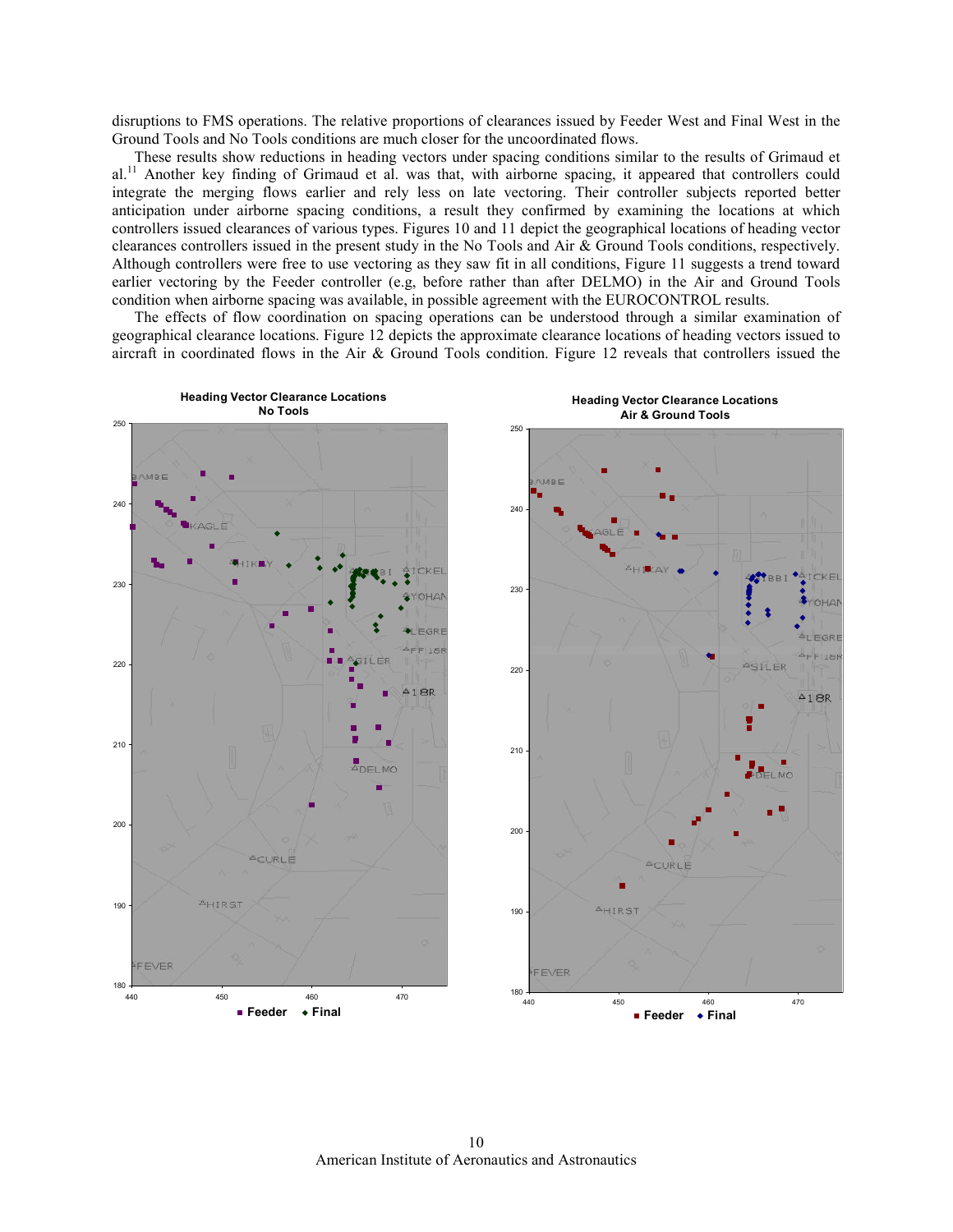majority of heading vectors shown in Figure 11 to aircraft in uncoordinated flows. Similar effects are revealed for other clearances that disrupt FMS operations, such as temporary altitudes. Positive effects of flow coordination are also not limited to the Air & Ground Tools condition; indeed, flow coordination is helpful regardless of whether airborne spacing is used or whether controllers have DSTs.



Workload measures were assessed via Workload Assessment Keypads (WAKs) at five minute intervals during each trial. The average WAK scores for Feeder West show the lowest workload in No Tools conditions, with slightly higher workload in Air Tools conditions. Ground Tools conditions registered the most workload at the beginning of trials, whereas Air & Ground Tools conditions registered the most workload at the end (Figure 13). Final West average WAK scores were mostly lowest in Air Tools conditions, and mostly highest in Ground Tools conditions. Final West average WAK scores for Air & Ground Tools conditions exceeded scores for No Tools conditions toward the end of trials (Figure 14). On average, workload remained in an acceptable range for all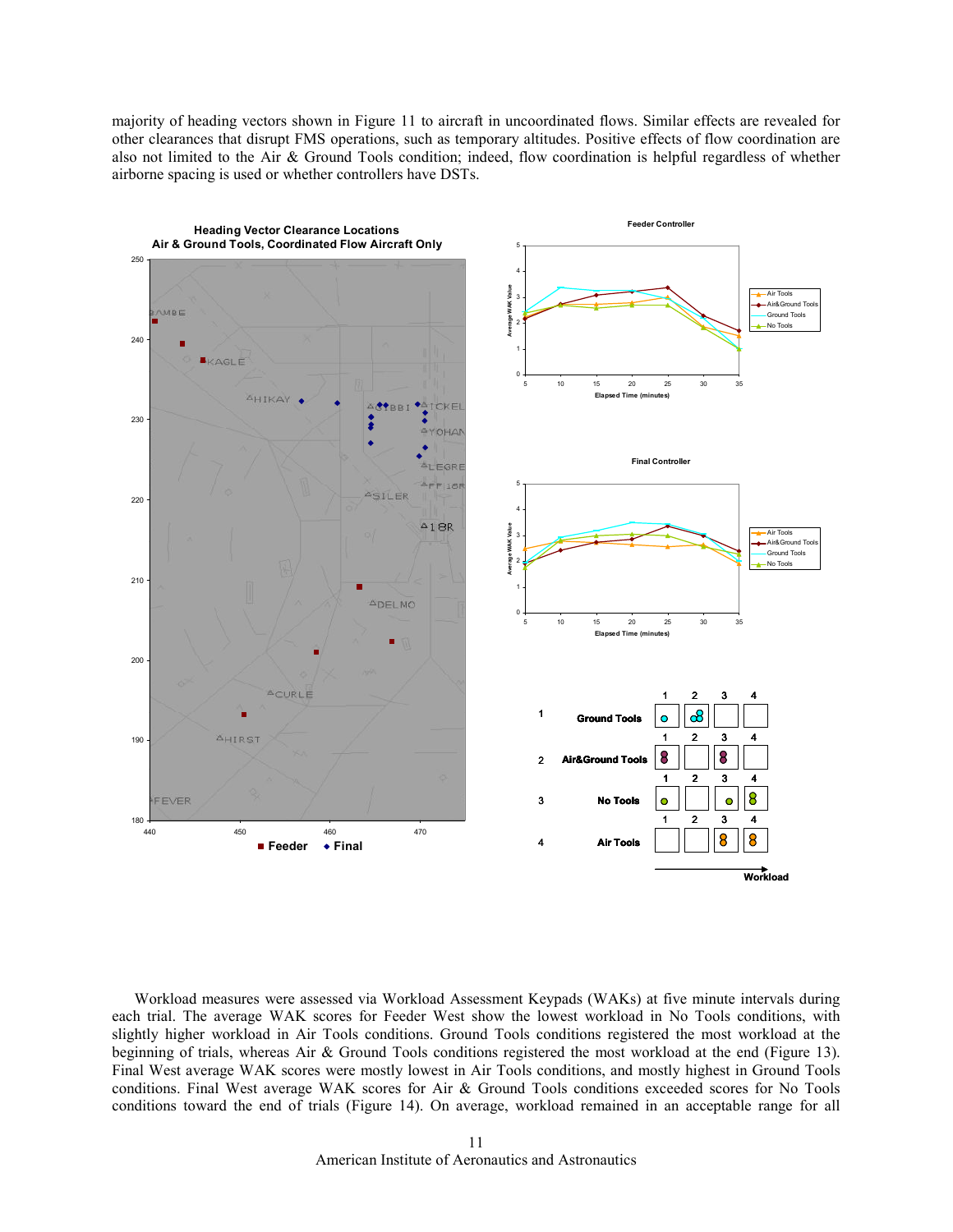conditions and the differences between conditions were small, indicating that airborne spacing operations with DSTs are feasible and do not result in any unreasonable workload increases for the traffic loads in this simulation.

Subjective workload rankings of the conditions were also included as part of the post-simulation questionnaire (Figure 15). Interestingly, the subjective workload rankings rate Ground Tools as the lowest workload condition and Air & Ground Tools as the second lowest. Controllers ranked the Air Tools condition as the highest workload. These rankings are essentially reversed from the average WAK scores. These results may reflect a desire on the part of controllers to have as much information as possible, as well as a perceived workload increase from maintaining responsibility for aircraft separation even after delegating spacing tasks to aircraft.

Controllers found the operations safe for all conditions. However, when asked to rank the conditions by safety, controllers ranked safety highest for Ground Tools condition, followed by No Tools, Air & Ground Tools, and Air Tools (Figure 16—note: one controller described all conditions as equally safe). These results are similar to the subjective workload rankings. Any behavior on the part of airborne spacing guidance or DSTs that controllers found unpredictable could have contributed to these rankings.

Figure 17 depicts how controllers ranked the conditions in the post-simulation questionnaire according to their preference for use. A majority of controllers preferred the Air&Ground Tools condition. The Air Tools condition was least preferable. Controller comments generally mirrored these preference rankings. The DSTs and spacing guidance implemented for this study were not as mature as would be required for real-world operations, nor could the controllers be considered experts in their use. However, these results suggest that controllers would likely accept a mature implementation of airborne spacing operations with appropriate DSTs.

During the debrief discussions, controllers commented on their concerns with the self spacing aircraft. In a mixed equipage situation in which controllers had to manage an unequipped aircraft behind a self spacing aircraft, they had problems issuing speeds to maintain proper separation because the lead aircraft was flying variable speeds to maintain a targeted spacing. They felt in general that the concept would work better if they were relieved of the distance-based separation requirements (e.g. 3 nm) to self spacing aircraft.



The Ames DAG-TM CE 11 simulation study investigated TRACON merging and spacing operations in a rich operational environment with FMS operations with mixed spacing equipage. This paper has presented results that suggest the concept is feasible and improves spacing accuracy. Although workload always remained within an acceptable range, clearance data indicate that airborne spacing in the TRACON works best when linked to en route concepts capable of delivering aircraft in coordinated flows. Although the study differed from the airborne spacing research reported in Grimaud et al.<sup>11</sup> in several ways, the findings can be viewed as complementary. Taken together, the studies cast terminal area airborne spacing operations in a positive light.

The results in this paper present a conservative view of what could be achieved in a fielded version of the concept with mature spacing guidance and DSTs, and experienced flight crews and controllers. Further analysis is needed to isolate and study particular situations and characterize effects unequipped aircraft may have had. Analyses